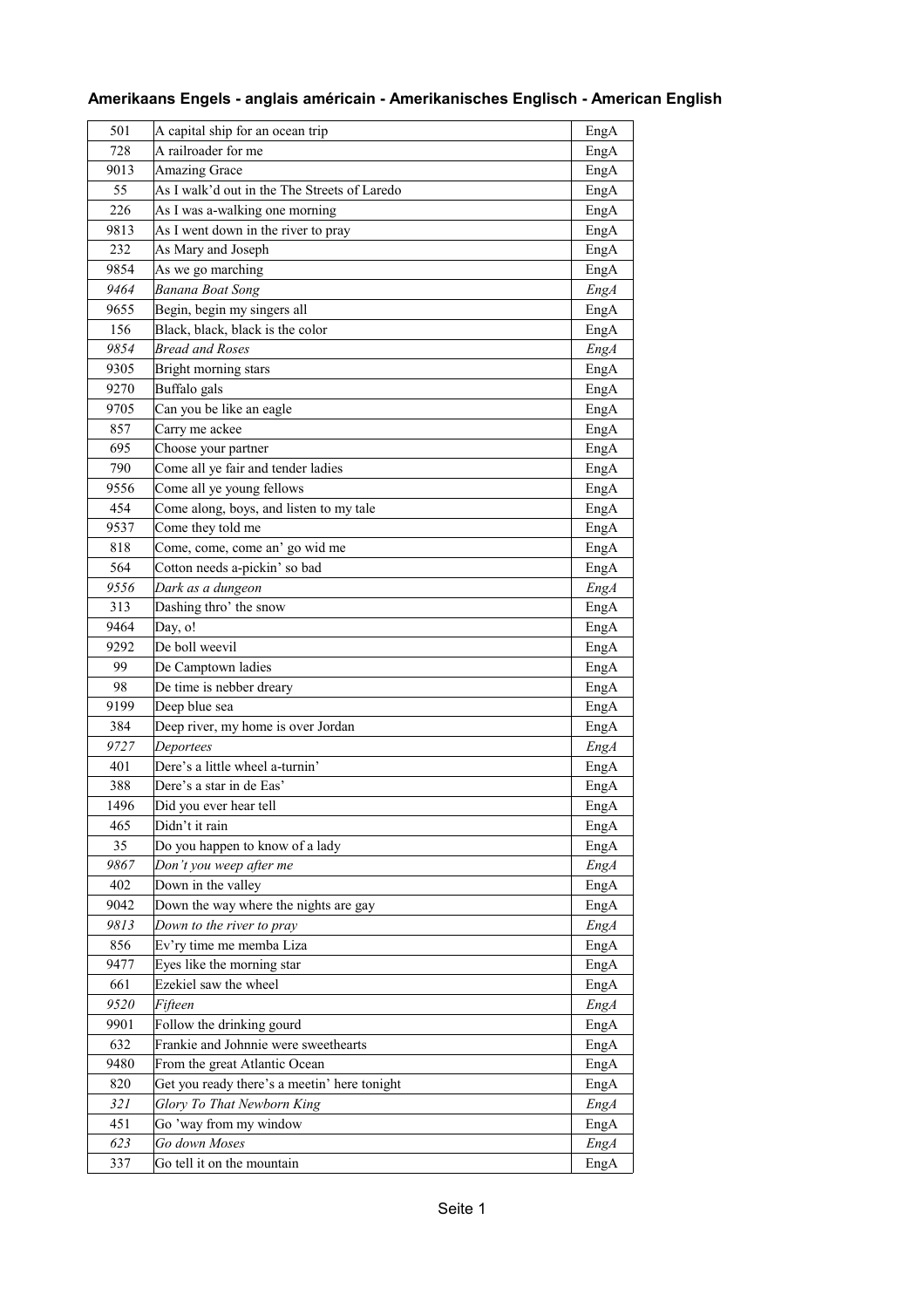|  | Amerikaans Engels - anglais américain - Amerikanisches Englisch - American English |  |
|--|------------------------------------------------------------------------------------|--|
|  |                                                                                    |  |

| 9948 | Go, go, go, Daddy go                        | EngA        |
|------|---------------------------------------------|-------------|
| 187  | Gone are the days                           | EngA        |
| 816  | Good news, the chariot's comin'             | EngA        |
| 723  | Green grow the lilacs                       | EngA        |
| 9065 | Greenland Whale Fishery                     | <b>EngA</b> |
| 565  | Had to get up this mornin' soon             | EngA        |
| 69   | Hallelujah, Bum again                       | <b>EngA</b> |
| 9561 | <b>Hard Times</b>                           | <b>EngA</b> |
| 823  | Hi ho the Preacher Man!                     | EngA        |
| 863  | Hill an' gully ridea                        | EngA        |
| 9382 | Hold on!                                    | EngA        |
| 9509 | Home On The Range                           | EngA        |
| 9236 | How Can I Keep From Singing                 | <b>EngA</b> |
| 9304 | I come and stand at every door              | EngA        |
| 405  | I come from Alabama                         | EngA        |
| 413  | I couldn't hear nobody pray                 | EngA        |
| 9564 | I dream of Jeanie with the light brown hair | EngA        |
| 9484 | I dreamed I saw Joe Hill                    | EngA        |
| 9583 | I got a shoes                               | EngA        |
| 9485 | I ride an old paint                         | EngA        |
| 553  | I wonder as I wander                        | EngA        |
| 180  | I'm just a poor wayfairing stranger         | EngA        |
| 568  | I'm walking down the track                  | EngA        |
| 704  | I'm gonna sing when the spirit says sing    | EngA        |
| 9382 | If you want to get to heaven                | EngA        |
| 9354 | In Flander's Fields                         | EngA        |
| 9419 | In yonder valley there flows sweet union    | EngA        |
| 9661 | Inspector Powell gave the command           | EngA        |
| 9601 | Is this the little girl                     | EngA        |
| 9042 | Jamaica Farewell                            | <b>EngA</b> |
| 1544 | Jesse James                                 | EngA        |
| 313  | Jingle Bells                                | EngA        |
| 9561 | Let us pause of live's pleasures            | EngA        |
| 857  | Linstead Market                             | EngA        |
| 814  | Listen to the angels shoutin'               | EngA        |
| 624  | Listen to the lambs                         | EngA        |
| 9846 | Little boxes                                | EngA        |
| 378  | Little David, play on your harp             | EngA        |
| 9537 | Little drummer boy                          | <b>EngA</b> |
| 9801 | Look ahead, look astern                     | EngA        |
| 630  | Lord, I want to be a Christian              | EngA        |
| 2    | Love, oh love, oh careless love             | EngA        |
| 233  | Mary had a baby                             | EngA        |
| 1460 | Massa's in the cold ground                  | <b>EngA</b> |
| 9766 | My father's mansion                         | EngA        |
| 9236 | My life flows on in endless song            | EngA        |
| 163  | My Lord! what a mourning                    | EngA        |
| 9827 | My Old Kentucky Home                        | <b>EngA</b> |
| 664  | Nelly Bly                                   | EngA        |
| 9186 | Nova Scotia Farewell                        | <b>EngA</b> |
| 625  | Now didn't ole Norah                        | EngA        |
| 1387 | Now, now, soldier, won't you marry me?      | EngA        |
| 822  | O Death!                                    | EngA        |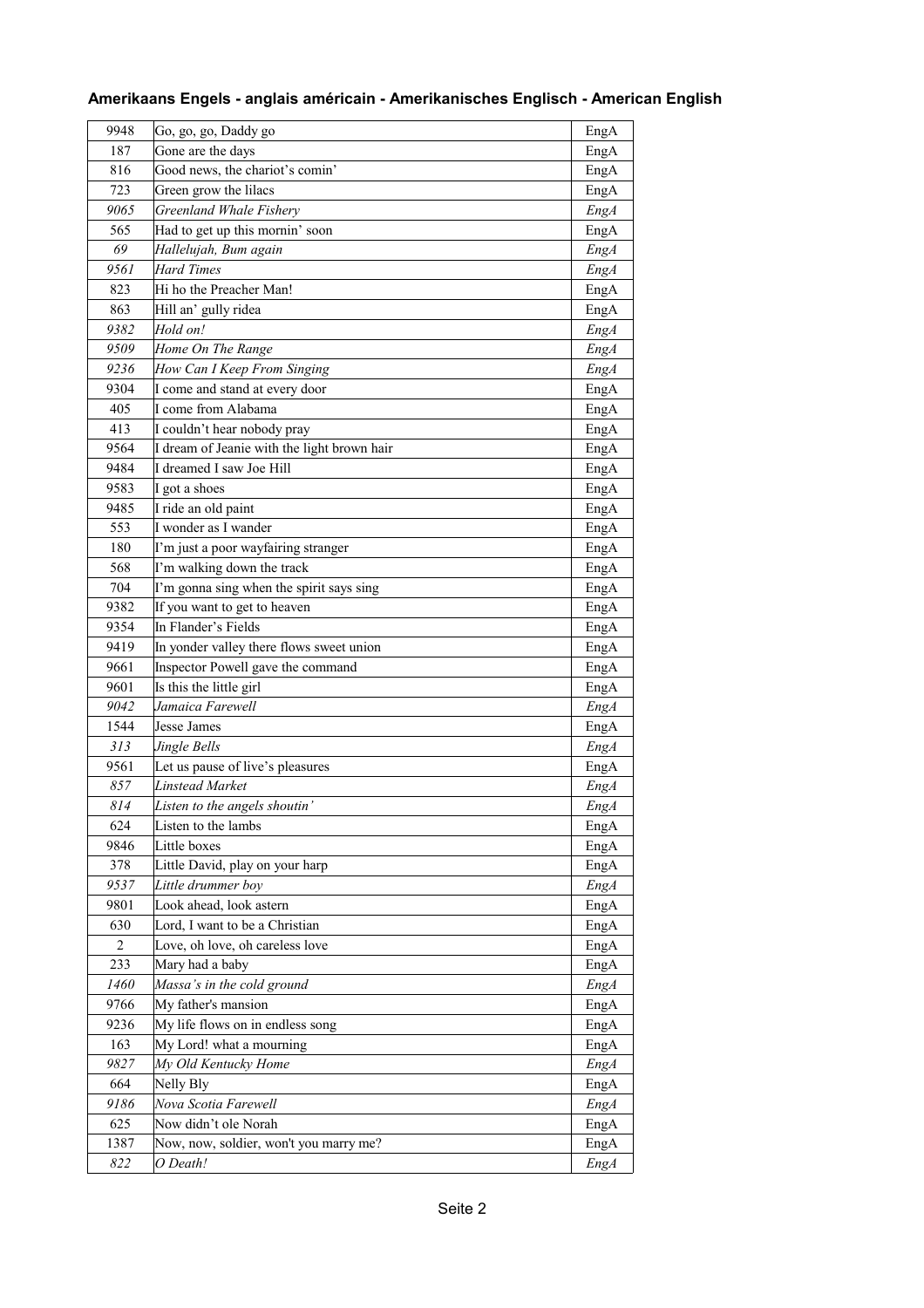| 9723           | O healing river                                                              | EngA        |
|----------------|------------------------------------------------------------------------------|-------------|
| 9840           | O little town of Bethlehem                                                   | EngA        |
| 290            | O Mary, don't you weep                                                       | EngA        |
| 321            | O Mary, what you gonna name                                                  | EngA        |
| 1031           | O the old ark's a-movering                                                   | EngA        |
| 714            | O This ol' time religion                                                     | EngA        |
| 718            | O, bye an' bye                                                               | EngA        |
| 403            | O, they crucified my Lord                                                    | EngA        |
| 557            | Oh, Boys, Carry Me 'Long                                                     | EngA        |
| 557            | Oh, carry me 'long                                                           | EngA        |
| 566            | Oh, de land I'm bound for                                                    | EngA        |
| 556            | Oh, de ole sheep                                                             | EngA        |
| 9509           | Oh, give me a home, where the buffaloes roam                                 | EngA        |
| 9510           | Oh, happy day                                                                | EngA        |
| 9823           | Oh, I went down South                                                        | EngA        |
| 146            | Oh, nobody knows                                                             | EngA        |
| 9758           | Oh, Peter, go ring dem bells                                                 | EngA        |
| 100            | Oh, Shenandoah, I long to hear you                                           | EngA        |
| 405            | Oh, Susanna                                                                  | <b>EngA</b> |
| 963            | Oh, this is the place                                                        | EngA        |
| 9511           | Oh, what a beautiful city                                                    | EngA        |
| 9787           | Oh, what was your name in the States                                         | EngA        |
| 69             | Oh, why don't I work                                                         | EngA        |
| 1220           | Oh, won't you sit down?                                                      | EngA        |
| 187            | Old Black Joe                                                                | EngA        |
| 9567           | Old Folks At Home                                                            | EngA        |
| 1030           | Old Noah once he built the ark                                               | EngA        |
| 4              | On a summer day                                                              | EngA        |
| 690            | On Jordan's stormy banks                                                     | EngA        |
| $\overline{4}$ | One evening as the sun went down                                             | EngA        |
| 1030           | One more river                                                               | <b>EngA</b> |
| 9661           | Out The Fire                                                                 | EngA        |
| 9657           | Pay me or go to jail                                                         | EngA        |
| 9823           | Polly Wolly Doodle                                                           | EngA        |
| 54             | Pop my whip                                                                  | EngA        |
| 1148           | Railroad Bill                                                                | EngA        |
| 9481           | Red River Valley                                                             | <b>EngA</b> |
| 9948           | Rhythm of Life                                                               | <b>EngA</b> |
| 382            | Roll, Jordan, roll                                                           | EngA        |
| 1460           | Round the meadows                                                            | EngA        |
| 9534           | Run come and look out                                                        | EngA        |
| 9534           | Run Come See The Sun                                                         | EngA        |
| 1383           | She's like the swallow                                                       | EngA        |
| 9515           | She'll be coming round the mountain                                          | EngA        |
| 9238           | Single Girl                                                                  | <b>EngA</b> |
| 719            | Sit down servant!                                                            | EngA        |
| 695            | Skip to ma lou                                                               | <b>EngA</b> |
| 9558           |                                                                              |             |
|                | Slumber my darling, thy mother is near                                       | EngA        |
| 1533           | Some folks like to sigh                                                      | EngA        |
| 654            | Somebody's knockin' at your door<br>Sometimes I feel like a motherless child | EngA        |
| 282            |                                                                              | EngA        |
| 9149           | Spanish is a loving tongue                                                   | EngA        |
| 475            | Steal away to Jesus                                                          | EngA        |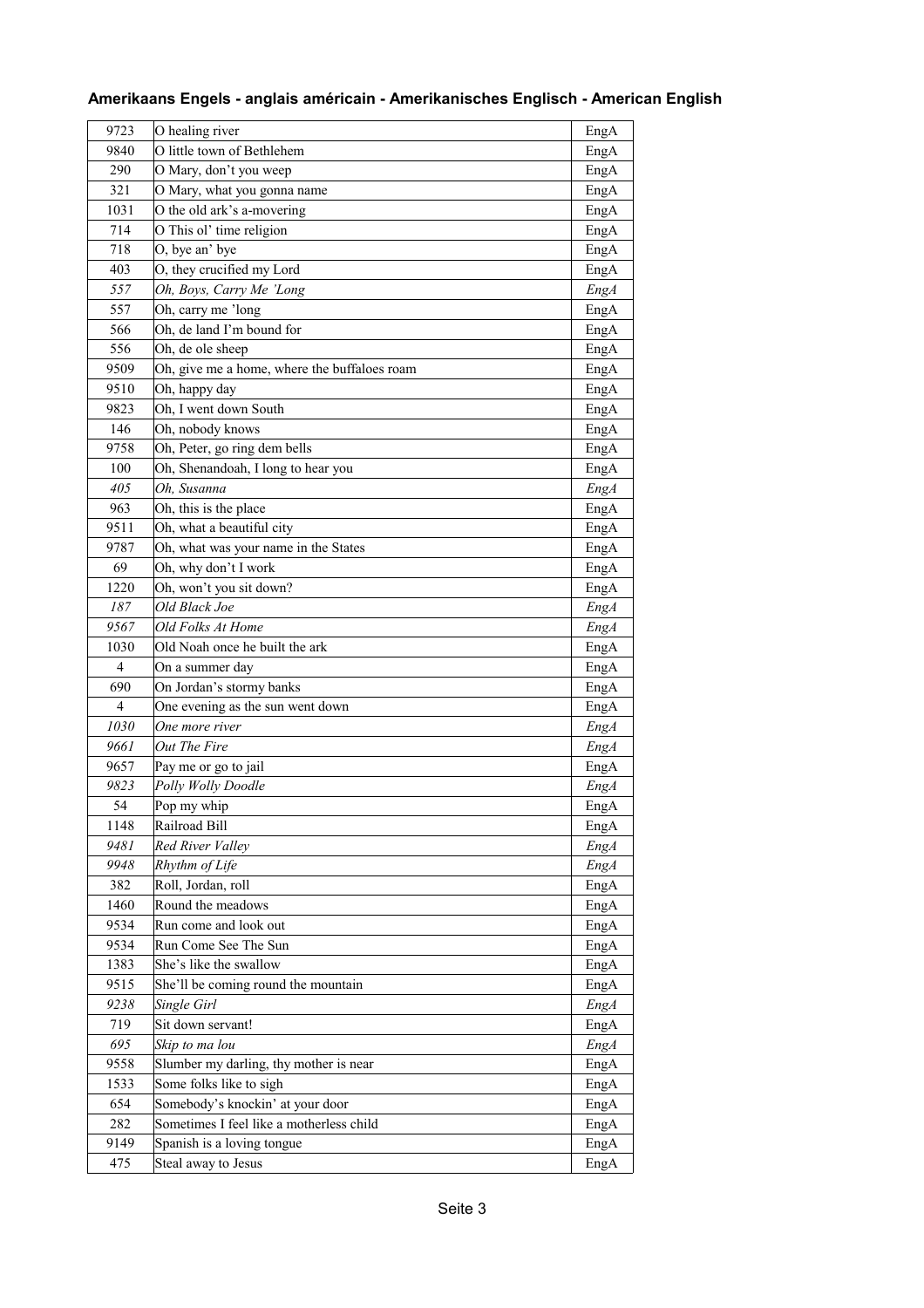| 9601 | Sunrise, Sunset                                            | EngA        |
|------|------------------------------------------------------------|-------------|
| 1496 | <b>Sweet Betsy from Pike</b>                               | <b>EngA</b> |
| 713  | Swing low, sweet chariot                                   | EngA        |
| 9796 | Take me riding in the car                                  | EngA        |
| 4    | The Big Rock Candy Mountain                                | <b>EngA</b> |
| 9801 | The Coast of High Barbary                                  | EngA        |
| 9477 | The Colorado Trail                                         | <b>EngA</b> |
| 9727 | The crops are all in                                       | EngA        |
| 1430 | The cruel war is raging, Johnny has to fight               | EngA        |
| 9245 | The fox                                                    | EngA        |
| 626  | The Milk Maiden                                            | <b>EngA</b> |
| 454  | The Old Chisholm Trail                                     | <b>EngA</b> |
| 54   | The ox-driving song                                        | <b>EngA</b> |
| 963  | The squid-jiggin' ground                                   | EngA        |
| 55   | The Streets of Laredo / The Cowboy's Lament                | <b>EngA</b> |
| 9827 | The sun shines bright                                      | EngA        |
| 9186 | The sun was setting                                        | EngA        |
| 9520 | The sweetes wine in the world                              | EngA        |
| 9805 | The Virgin Mary had a baby boy                             | EngA        |
| 419  | There I sat on Buttermilk Hill                             | EngA        |
| 9849 | There is a tavern in the town                              | EngA        |
| 9715 | This land is your land                                     | EngA        |
| 9853 | This little light of mine                                  | EngA        |
| 9516 | Times are getting hard, boys                               | EngA        |
| 1389 | Tinga Layo                                                 | EngA        |
| 9481 | Tis a long time that I have been waiting                   | EngA        |
| 9043 | Tis the gift to be simple                                  | EngA        |
| 9380 | To ev'rything                                              | EngA        |
| 9710 | Turn Around                                                | EngA        |
| 9380 |                                                            |             |
| 9065 | Turn, turn, turn<br>Twas in eihteen hundred and fiftythree | <b>EngA</b> |
| 9150 | Twas in the moon of wintertime                             | EngA        |
| 9511 | Twelve Gates of the City                                   | EngA        |
| 411  |                                                            | EngA        |
| 5    | Two little niggers<br>Under my window                      | EngA        |
|      |                                                            | EngA        |
| 9369 | Virgin Mary had-a one son<br>Wabash Canon Ball             | EngA        |
| 9480 |                                                            | <b>EngA</b> |
| 9379 | Wade in the water                                          | EngA        |
| 815  | Wait for the wagon                                         | <b>EngA</b> |
| 856  | Wata come a me y'eye                                       | <b>EngA</b> |
| 9567 | Way down upon the Swanee River                             | EngA        |
| 1388 | We shall overcome                                          | EngA        |
| 946  | Were you ever in Quebec                                    | EngA        |
| 9581 | Were you there when they crucified my Lord                 | EngA        |
| 822  | What is this that I can see                                | EngA        |
| 9239 | When I was single again                                    | <b>EngA</b> |
| 9238 | When I was single, I went                                  | EngA        |
| 9867 | When I'm dead and buried                                   | EngA        |
| 623  | When Israel was in Egypt's lan'                            | EngA        |
| 162  | When John Henry was about three days old                   | EngA        |
| 1461 | When Moses an' his soldiers                                | EngA        |
| 9710 | Where are you going my little one                          | EngA        |
| 626  | Where be ye goin'                                          | EngA        |